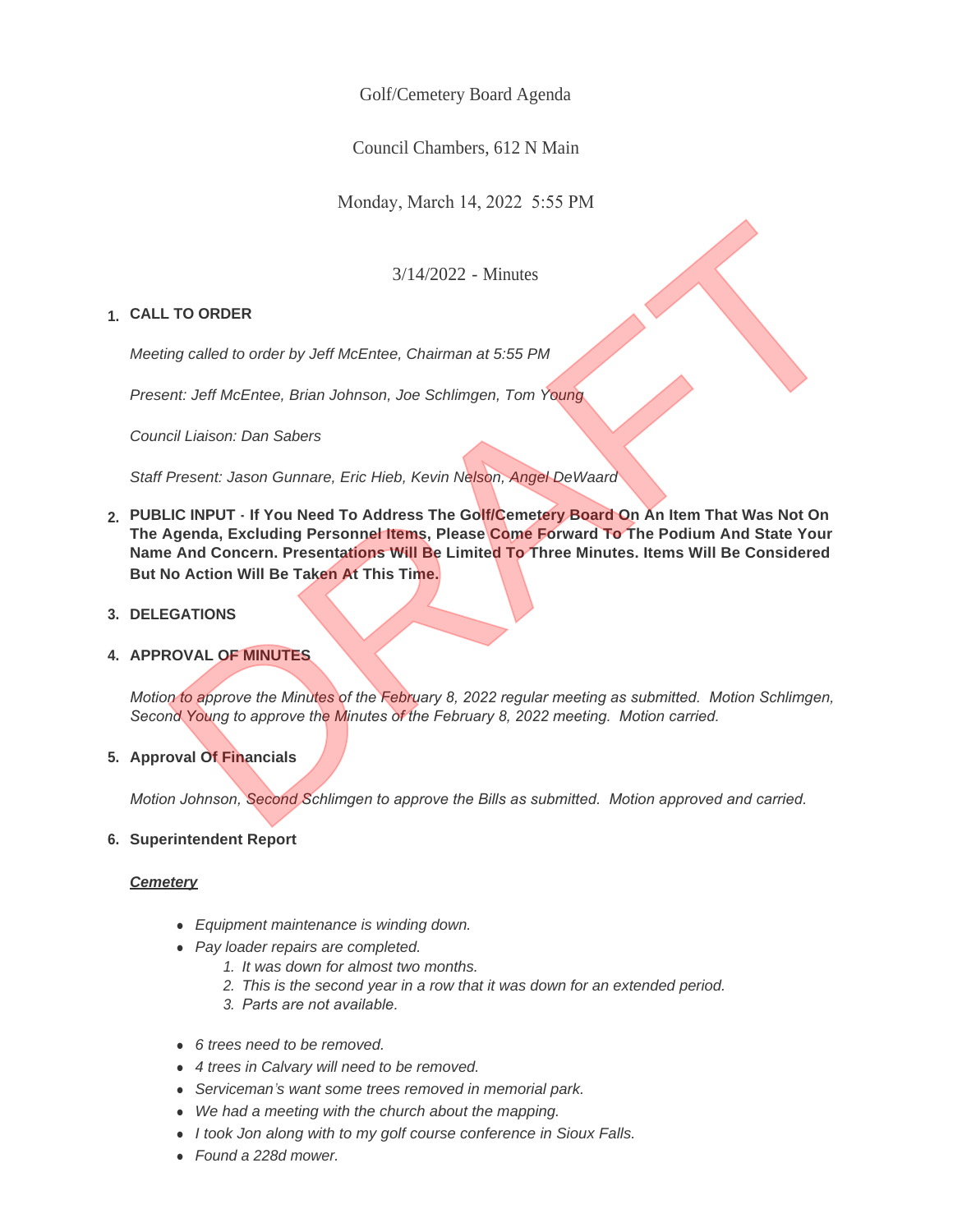### *Garden*

- **•** 53 spots are rented out of 125. Little behind normal at this point.
- There will need to be some fence repair done this year.
- We had one area that has not been performing very well so we will keep an eye on those spots to *see what we are dealing with.*

## *Golf*

**•** Attended the SDGCSA conference and trade show March 7th through the 9<sup>th</sup> in Sioux Falls. *1. I took Jon and Alex with to all three days of the conference.* 

*2. There was speakers from Oregon State, Purdue, Utah state and several other speakers that have been in the industry for many years.* 

- <sup>n</sup> *Technology*
- <sup>n</sup> *Chemical*
- <sup>n</sup> *Disease*
- <sup>n</sup> *Leadership*
- <sup>n</sup> *Irrigation*
- **n** Safety and Compliance
- **•** *Pump repair*
- **•** *Tree work continues.*
- **•** Filled fuel tanks.
- **•** Ordering chemical and fertilizer.
- **•** Working on equipment.
- **•** Grinding reels.

# **Approval Of Pump Repair 7.**

*Gunnare submitted to the Board for approval a quote/repair from Dakota Pump for \$25,279.19 to pull the Rain Bird turbine pumps for repair noting \$8,000 is budgeted and the remaining funds would come from the project fund. Motion Schlimgen, Second Young to approve the quote/repair for the Rain Bird turbine pumps repair. Motion approved and carried.* • Attended the SDGCSA conference and trade show March 7th through the 9<sup>th</sup> in Sioux Falls.<br>
1. I took Jon and Alex with to all three days of the conference.<br>
2. There was speakers form Oregon State, Purche, Utah state an

#### **Discussion On Equipment 8.**

*Board reviewed the golf course long range equipment replacement spreadsheet listing all equipment purchased and approximate year of needed replacement along with estimated cost. Gunnare reviewed with the Board price estimates received in his research of possible financing/lease options for various equipment packages. A brief discussion followed.*

#### **Discussion Of Projects 9.**

*Gunnare updated the Board on various ongoing and upcoming projects at the golf course.*

#### **NEXT MEETING DATE 10.**

*April 11, 2022 at 5:45 PM*

### **ADJOURNMENT 11.**

*There being no further business the Board adjourned at 6:57 PM*